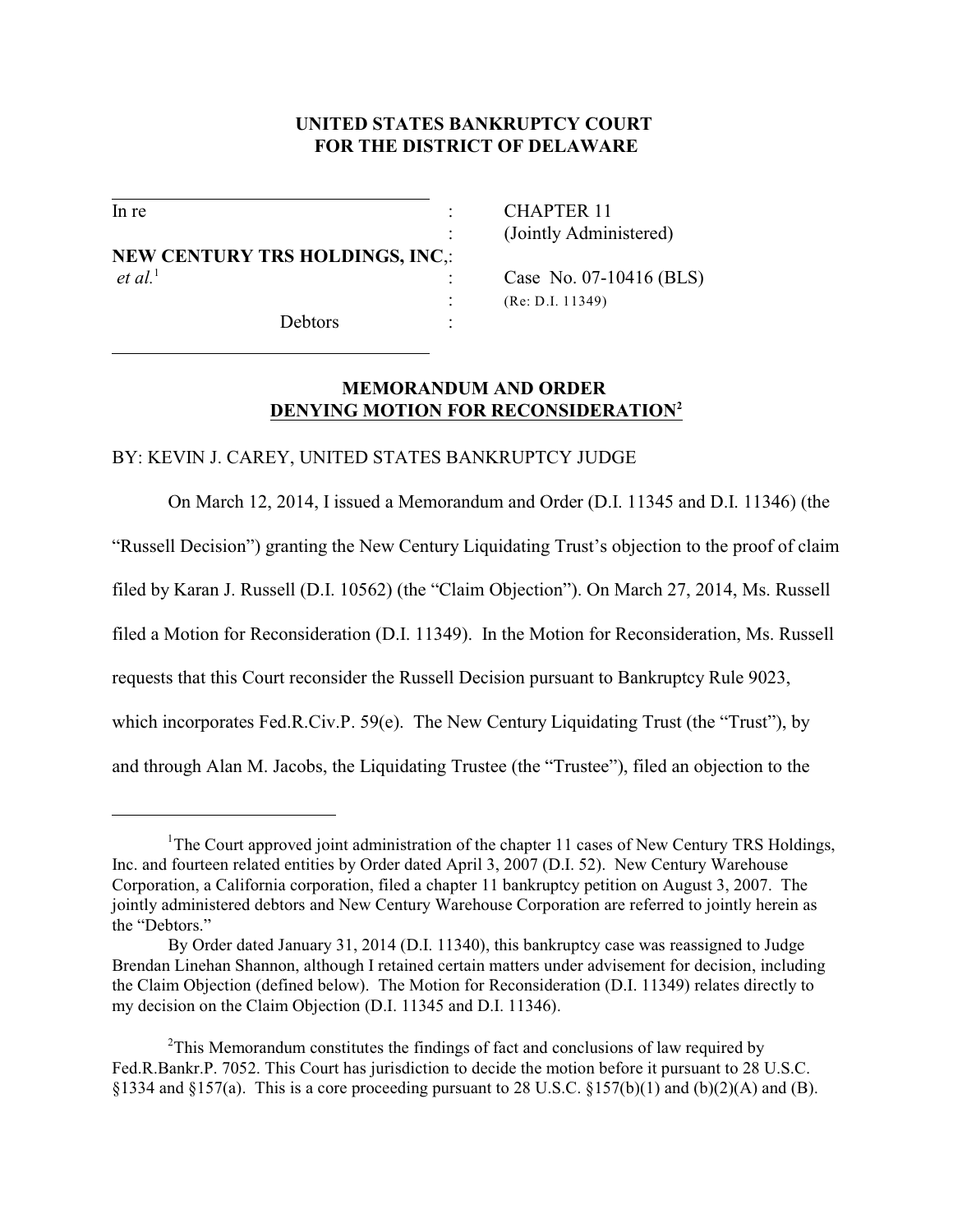Motion for Reconsideration (D.I. 11356). For the reasons set forth herein, the Motion for Reconsideration will be **DENIED**.

A motion to alter or amend a judgment under Rule 59(e) must be grounded on (1) an intervening change in controlling law; (2) the availability of new evidence; or (3) the need to correct a clear error of law or prevent manifest injustice. *Max's Seafood Café v. Quinteros*, 176 F.3d 669, 677 (3d Cir. 1999). A motion for reconsideration should not be used to reargue the facts or applicable law. *Official Comm. of Unsecured Creditors v. Catholic Diocese of Wilmington, Inc. (In re Catholic Diocese of Wilmington, Inc.)*, 437 B.R. 488, 490 (Bankr. D. Del. 2010). "Motions for reconsideration should be granted sparingly because of the interests in finality and conservation of scarce judicial resources." *Pennsylvania Ins. Guar. Ass'n v. Trabosh*, 812 F.Supp. 522, 524 (E.D. Pa. 1992).

In the Russell Decision, I determined that Ms. Russell was an unknown creditor of the Debtors, entitled only to constructive notice (via publication) of the bar date for filing proofs of claim (the "Bar Date"). Ms. Russell submits two documents with her Motion for Reconsideration, which she claims she received from the Trustee *after* the evidentiary hearing on the Claim Objection. The documents appear to be internal records of the Debtors tracking the sale of Ms. Russell's loans, as part of a pool of loans, to different investors (the "Documents"). Ms. Russell argues that the Documents establish that she was a known creditor of the Debtors, and therefore entitled to actual notice of the Bar Date. The Trustee objects to the Motion for Reconsideration, arguing that (i) the Documents are not "new evidence," since they were available to Ms. Russell at the time of the evidentiary hearing, and (ii) that, even if considered,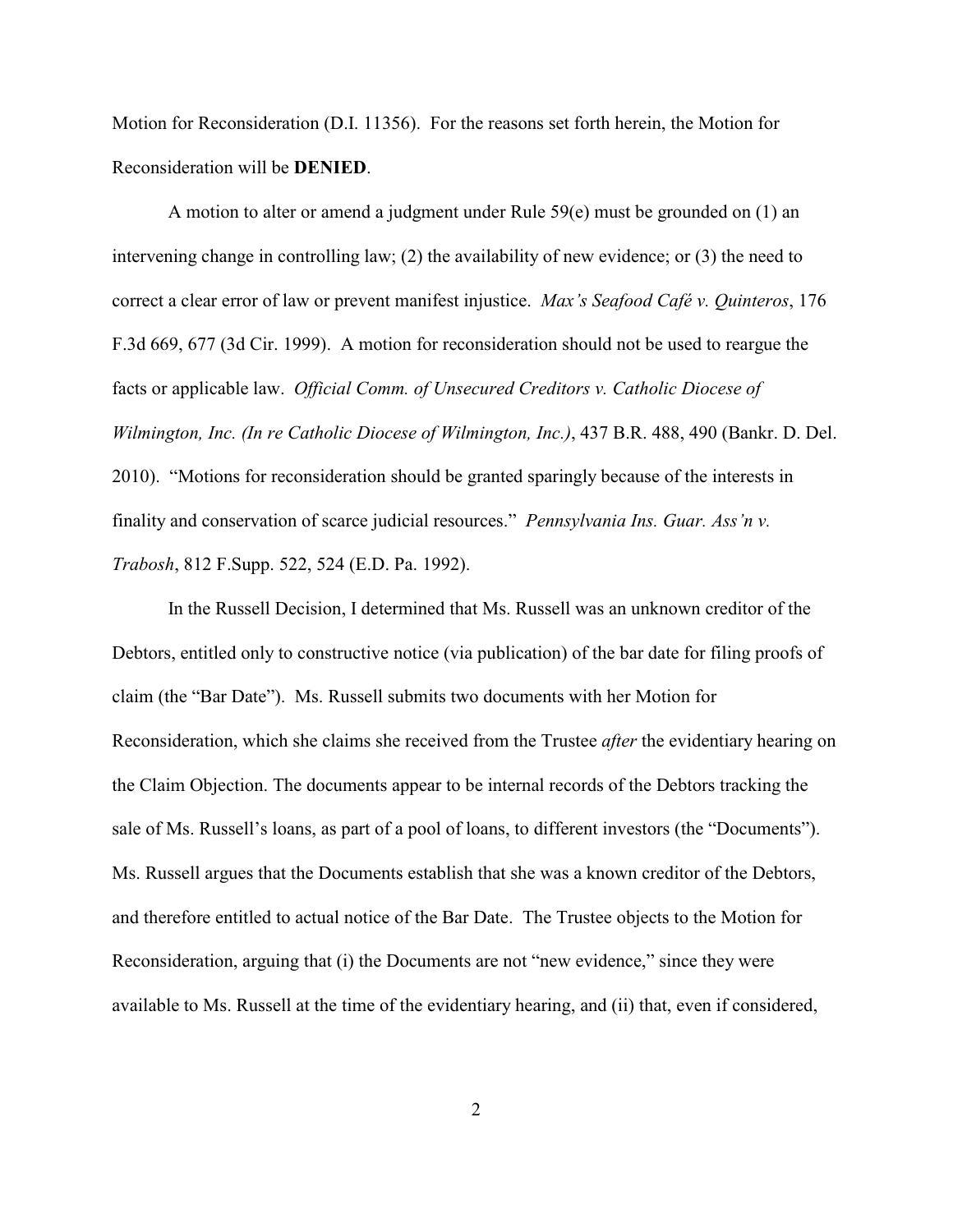the documents do not provide evidence that Ms. Russell was a known creditor of the Debtors.<sup>3</sup> I need not determine whether the Documents were available prior to the evidentiary hearing because, even after considering them, I conclude that the Documents do not establish that Ms. Russell was a known creditor of the Debtors at the time notice of the Bar Date was served.

Ms. Russell contends that the Documents establish that her loans were sold and resold and, therefore, must have been identified by the Debtors as deficient loans that were "kick-outs" or included in the "scratch and dent pools."<sup>4</sup> She argues that the Debtors' attempts to sell her loan and the identification of her loan as a "kick-out" show that she was a known creditor of the Debtors. However, I previously determined that the Debtors did not associate their "kick-out" reports or "scratch and dent pools" with potential claims by borrowers. *See, e.g., In re New Century TRS Holdings, Inc.*, 2014 WL 842637, \*5 (Bankr.D.Del. Mar. 4, 2014). Therefore, showing that Ms. Russell's loan was identified as a "kick-out" loan or as part of a "scratch and dent pool" does not change the determination that the Debtors were unaware of any potential claims and that Ms. Russell was an unknown creditor.

The Motion for Reconsideration merely repeats the argument that any borrower whose

 $3$ In his Objection, the Trustee argues that the documents were produced to Ms. Russell six months prior to the evidentiary hearing as part of the discovery process conducted pursuant to this Court's scheduling order. The Trustee produced a CD-ROM to Ms. Russell containing copies of the loan origination files for her two loans with the Debtors.

<sup>&</sup>lt;sup>4</sup>The Final Report of Michael J. Missal Bankruptcy Court Examiner, February 29, 2008 (D.I. 5518) (the "Examiner's Report") describes "kickouts" as loans that the Debtors sought to sell to investors in the secondary market that were rejected by those investors due to defective appraisals, incorrect credit reports and missing documentation. Examiner Report, p. 109. "Kickouts," and loans with egregious deficiencies (such as non-performing loans or loans that did not comply with New Century's underwriting standards) were then moved into the "scratch and dent" category of New Century's loan inventory. Examiner Report, p. 67.